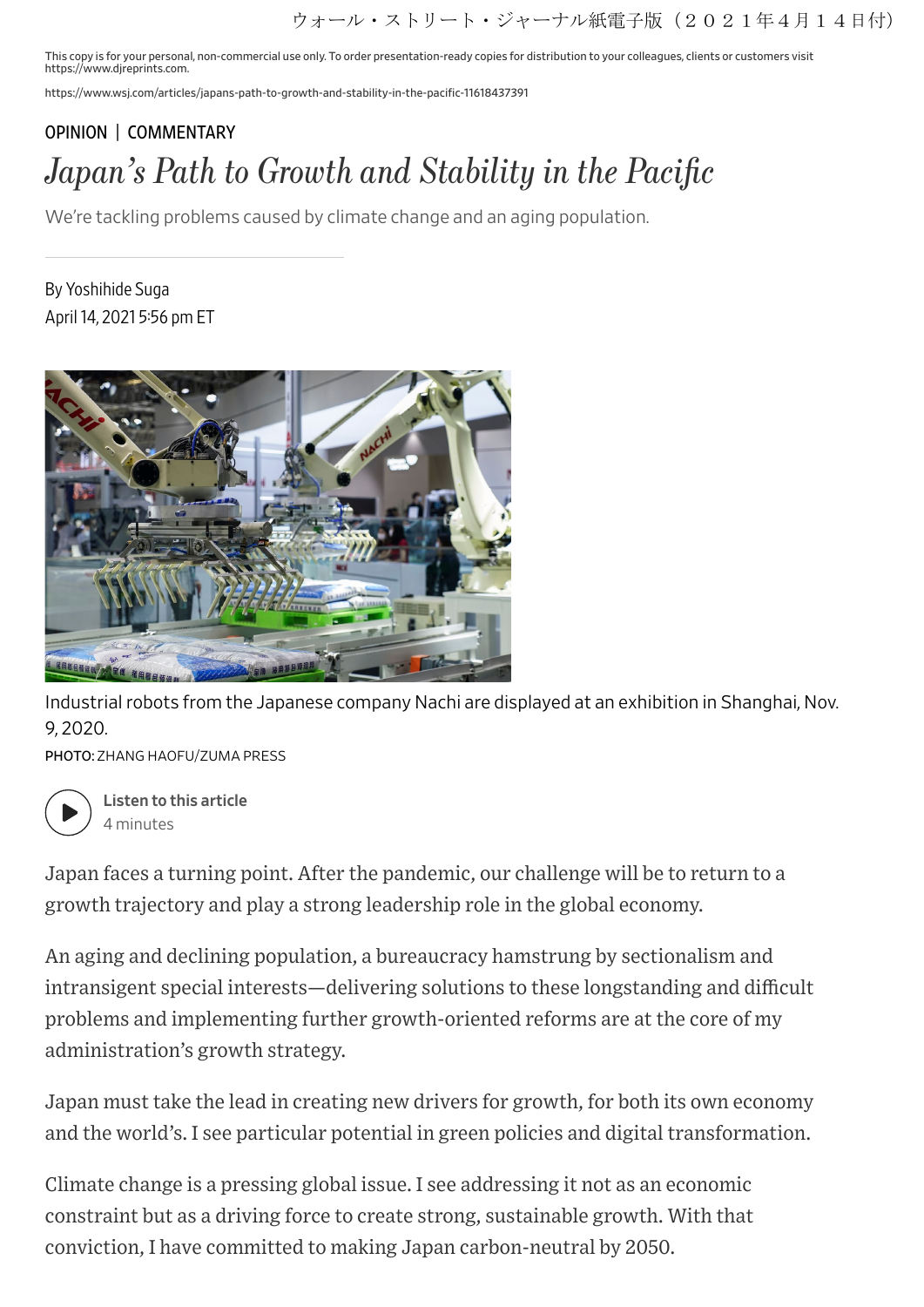## Opinion: Morning Editorial Report

All the day's Opinion headlines.

PREVIEW SUBSCRIBE

Late last year my government unveiled a Green Growth Strategy featuring ambitious goals for offshore wind, hydrogen and other technologies. We will mobilize a range of policies to promote investment and innovation in the private economy, including a ¥2 trillion (\$18 billion) fund to support green projects, tax incentives, regulatory reforms, international standardization programs and other forms of international cooperation.

The pandemic made clear that Japan has been too slow to digitalize government services. Private industry has plenty of catching up to do, too. My government will boldly accelerate reforms to become a leading-edge digital nation. I have announced the creation of a digital agency, reporting directly to the prime minister and serving as the control point, which will be up and running this autumn.

With this digital revolution, we aim to bring everyone into the digital economy. As one of the first countries facing an aging population and declining birthrate, Japan will make full use of technology to create a society that leaves no one behind.

And with an eye toward post-5G networks, I look forward to working with the U.S. to hone our competitive edge in digital technologies and emerge as front-runners in the global digitization race. Japan will continue to promote "Data Free Flow with Trust" through World Trade Organization negotiations on electronic commerce.

As protectionism spreads world-wide, Japan has demonstrated its leadership as a flag bearer of free trade. It has brought together 11 countries to complete the Comprehensive and Progressive Agreement for Trans-Pacific Partnership after the U.S. departure from TPP and concluded agreements such as the Japan-EU Economic Partnership Agreement, the Japan-U.K. Comprehensive Economic Partnership Agreement and the Regional